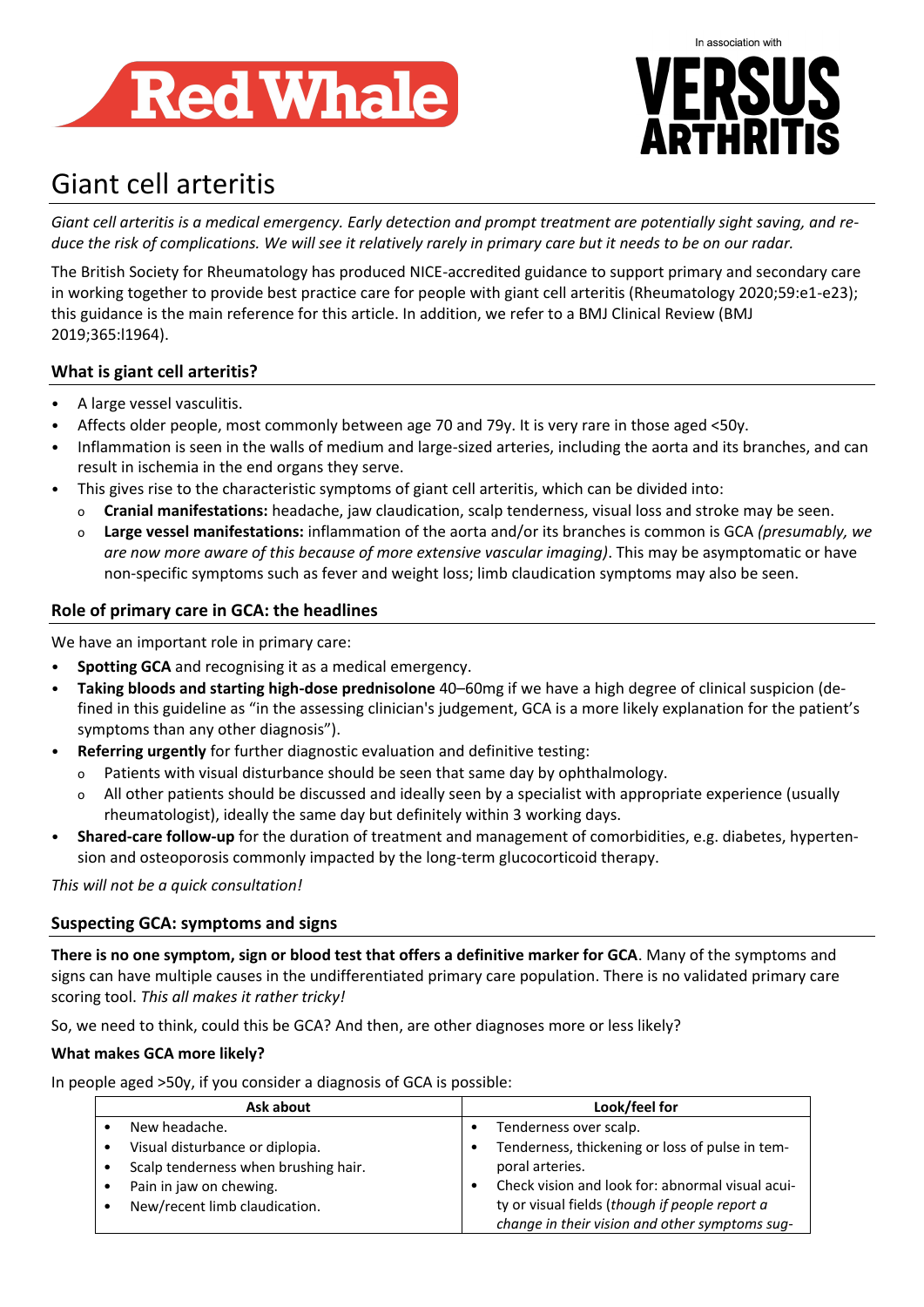| Systemic symptoms including fever/weight loss (if<br>very significant, consider infection/malignancy).<br>Proximal muscle pain and stiffness (may suggest<br>co-existing polymyalgia rheumatica). | gestive of GCA, refer regardless of what our<br>primary care visual assessment finds).<br>Carotid or subclavian bruits (will only be present<br>if large vessel involvement). |
|---------------------------------------------------------------------------------------------------------------------------------------------------------------------------------------------------|-------------------------------------------------------------------------------------------------------------------------------------------------------------------------------|
|                                                                                                                                                                                                   | Difference in BP between 2 arms may be pre-<br>sent if there is large vessel involvement (15-                                                                                 |
|                                                                                                                                                                                                   | 20mmHg is probably significant).                                                                                                                                              |

Then have a low threshold for doing bloods.

Remember: **headache is not universal**; it is present in about 75% at first presentation but, if there are other features, the absence of headache should not put us off considering the diagnosis.

The positive predictive value of these symptoms and signs in a primary care population is not known, and much of the data we do have relates to patients seen in secondary care settings (so once we have already referred them!).

## **THINK: could it be something else?**

If so, does it need to go down an alternative referral pathway or should it be managed in primary care (this is less likely as usually these people are relatively sick)? (BMJ 2019;365:l1964):

| <b>Headache dominant</b>                                                                                     |  |  |
|--------------------------------------------------------------------------------------------------------------|--|--|
| Headache of alternative cause (migraine, trigeminal neuralgia, cluster headache, sinusitis, TMJ dysfunction; |  |  |
| if acute and severe, also consider SAH, etc.).                                                               |  |  |
| Shingles before the rash appears.                                                                            |  |  |
| Skull metastases.                                                                                            |  |  |
| High ESR/systemically unwell                                                                                 |  |  |
| Polymyalgia rheumatica.                                                                                      |  |  |
| Endocarditis.                                                                                                |  |  |
| Malignancy, e.g. lung cancer, myeloma.                                                                       |  |  |
| Deep-seated infection, e.g. intra-abdominal collections, discitis.                                           |  |  |
|                                                                                                              |  |  |

Other vasculitides, e.g. polyarteritis nodosa.

## **How can we decide which diagnosis is more likely?**

A recent systematic review and meta-analysis evaluated the diagnostic accuracy of a range of symptoms, signs and tests; again, the studies were mainly from those people we have already referred to secondary care. It identified symptoms, signs and test results that were consistently associated with an increased chance of a diagnosis of GCA, but the positive likelihood ratios were modest.

| Symptoms, signs and test results that make a diag-<br>nosis of GCA more likely | Symptoms, signs and tests that make a diag-<br>nosis of GCA less likely |
|--------------------------------------------------------------------------------|-------------------------------------------------------------------------|
| Jaw claudication (pain on chewing).                                            | ESR <40mm/h                                                             |
| Limb claudication (this may surprise some of us!).                             | CRP < 25mg/L                                                            |
| Temporal artery thickening on palpation.                                       | Age <70y                                                                |
| Temporal artery loss of pulse.                                                 |                                                                         |
| Platelet count >400x10 $^3$ /µL.                                               |                                                                         |
| ESR >100mm/h.                                                                  |                                                                         |

It concluded that **no single symptom, sign or laboratory test performs well enough to rule GCA in or out**, so if we suspect it in primary care, it is likely that further investigations (vascular imaging and/or temporal artery biopsy) will be necessary and we will need to refer (JAMA Int Med 2020, 180(10):1295).

## **What does this all mean in practice?**

The guideline talks about "estimating the probability of GCA based on symptoms, signs and laboratory tests", and separating patients into low (<20%), medium (20–50%) and high (>50%) pre-definitive test probability. This is targeted at the secondary care audience and I think is difficult to apply in primary care.

The key message for us is:

• If we have a **high degree of clinical suspicion** and there is no *more likely* explanation for the patient's symptoms, we should take immediate bloods, start treatment and refer.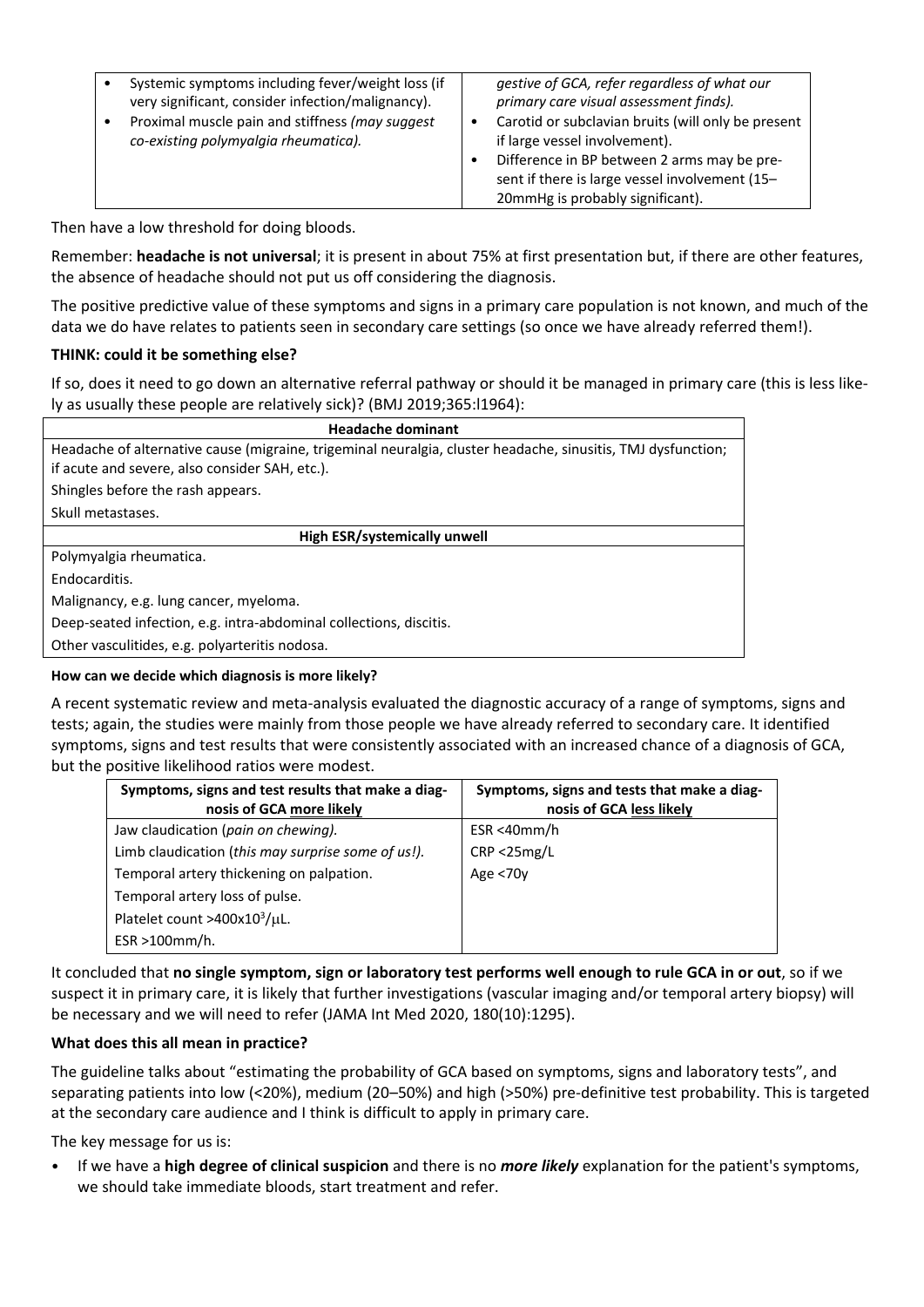• If we have a **low to medium clinical suspicion** (GCA is one of a number of possibilities), we should take immediate bloods and discuss the case with secondary care to make a treatment and investigation plan.

*The bottom line is, generally these patients will be unwell and need further rapid assessment somewhere!*

## **Testing and starting treatment**

• **Take bloods for FBC, ESR (or plasma viscosity if not available) and CRP before or, if this is not possible, immediately after, commencing high-dose steroids.** *This is a situation where we should be squeezing patients in for a same-day blood test.* 

When we are doing blood tests, it is reasonable to test more widely in this scenario because of the potential wide differential.

#### The BSR guidance suggests we should request:

| <b>Bloods to support diagnosis/inform prognosis</b>                                                                                                                                                                                                       | Bloods to offer baseline for important general<br>health/comorbidities                                                                                                                                                                                                                                                                                                                                                                                                                                                                                                                                  |
|-----------------------------------------------------------------------------------------------------------------------------------------------------------------------------------------------------------------------------------------------------------|---------------------------------------------------------------------------------------------------------------------------------------------------------------------------------------------------------------------------------------------------------------------------------------------------------------------------------------------------------------------------------------------------------------------------------------------------------------------------------------------------------------------------------------------------------------------------------------------------------|
| Always take before or immediately after starting steroids:<br>CRP.<br>ESR (or plasma viscosity if not available).<br>FBC (platelets may be elevated).<br>Consider:<br>Myeloma screen (protein electrophoresis/light<br>chains/urine Bence-Jones protein). | Renal function.<br>$\bullet$<br>Liver function.<br>$\bullet$<br>HbA1c (if no recent assessment; try to take before start-<br>٠<br>ing steroids if possible) as steroid therapy may push pre-<br>diabetes to diabetes.<br>Lipids (if no recent assessment).<br>$\bullet$<br>Consider:<br>Assessing risk of serious infection, e.g. urine dipstick, CXR<br>and tests for latent tuberculosis – this is more likely to be<br>done in secondary care).<br>Calcium/ALP/vitamin D/TSH if clinically relevant in the as-<br>$\bullet$<br>sessment of osteoporosis risk (this is discussed further be-<br>low). |

# **Should we wait for results before starting treatment/referring?**

The BSR 2020 guidelines state that:

• If GCA is *strongly suspected* (no other diagnosis is more likely) then steroids can be commenced without waiting for results.

Having said this, the situation is rarely this black and white in primary care, and 'certainty' is rare! UK data suggests that only 10–20% of patients referred from primary care to secondary care GCA pathways actually end up with a diagnosis of GCA.

So, in reality, many of us will discuss these patients with rheumatology on the day we see them (even if secondary care assessment is delayed for a few days) and formulate a shared management plan.

*Secondary care service provision and speed of assessment varies significantly around the country. The publication of the BSR 2020 guidelines, with clear benchmarks of what good care and appropriate speed of secondary care assessment looks like, may reduce this national variation.*

## **Comorbidities**

Primary care has a valuable role in assessing and communicating potential comorbidities that may impact on treatment and outcomes as we refer these patients to secondary care. We are particularly thinking about conditions which may increase the risk of steroid adverse events, e.g.:

- Hypertension.
- Diabetes.
- Osteoporosis/history of fragility fracture.
- Dyslipidaemia.
- Chronic infection, e.g. TB.
- Peptic ulcer disease.
- Glaucoma.
- History of psychiatric adverse events with steroids.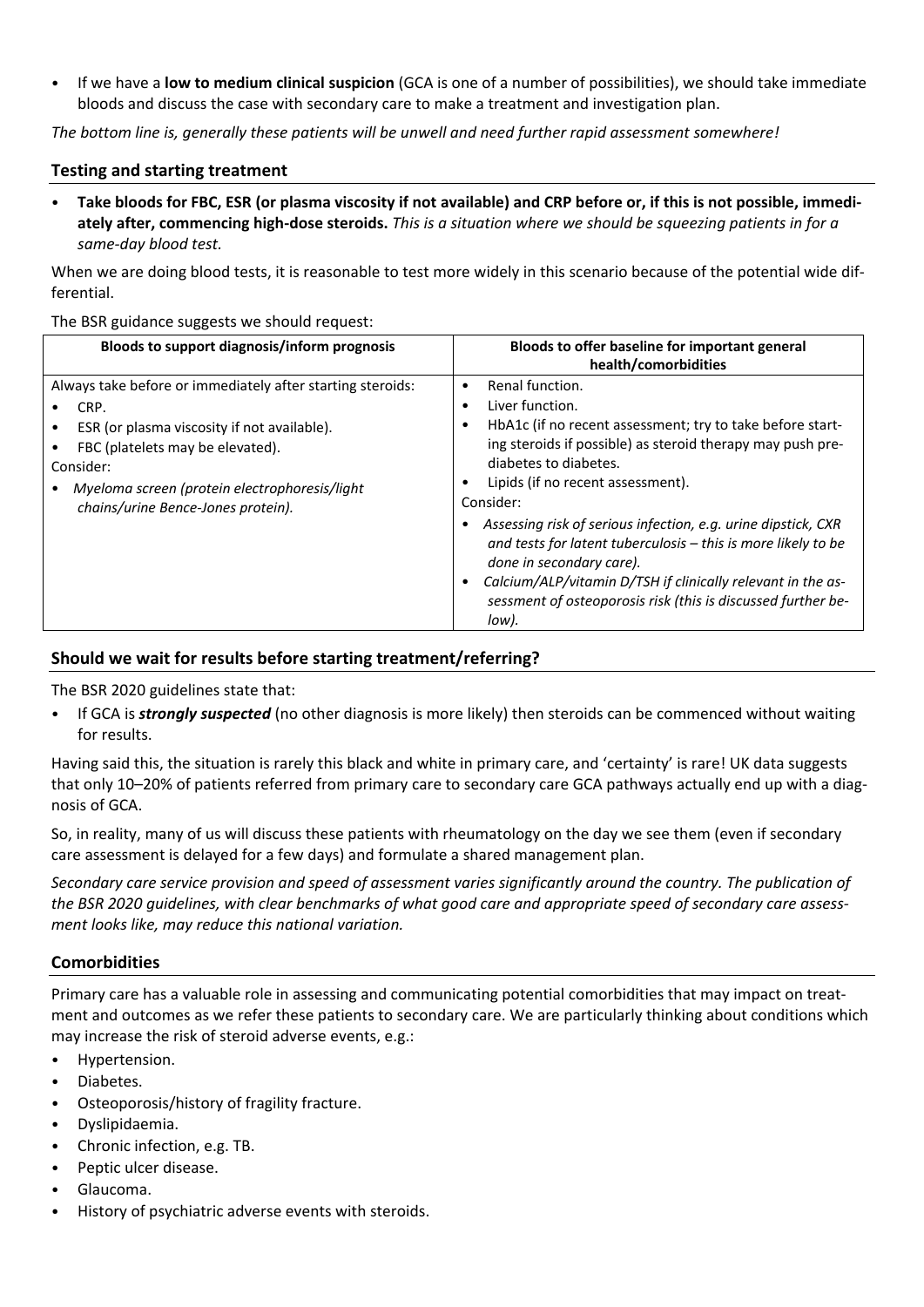# **Referral**

GCA is a medical emergency and requires urgent assessment.

The BSR 2020 guidance states that where we suspect GCA, we should **refer urgently** for further diagnostic evaluation and definitive testing:



GPU Spring 2021

*Local pathways may vary, though – do you know your local referral pathway? If not, ask colleagues and find out.*

# **Confirming the diagnosis**

GCA diagnosis should be confirmed by temporal artery biopsy or vascular imaging, or both. This will be determined by secondary care and local availability of testing.

- **Temporal artery biopsy**:
	- o Involves taking a 1cm segment of the temporal artery under local anaesthetic.
	- o It is not a perfect test and patients with a negative biopsy can still have GCA.
	- o Treatment should not be delayed waiting for the result. Biopsies can remain positive for 2–6 weeks after initiation of steroids but the sooner it is done, the more likely it is that an accurate result will be obtained.
- **Vascular imaging (usually duplex ultrasound)** of temporal and axillary arteries:
	- o Increasingly used.
	- o Typical appearances of oedema of the vessel wall (halo) may be seen but this starts to fade within a day or two of starting steroids.
	- o If ultrasound is positive, in some centres no biopsy will be performed.
	- o If there is too long a delay between starting steroids and getting an ultrasound, some patients who have a negative ultrasound may go on to have a biopsy which might have been avoidable.
	- o **If ultrasound is available at your local hospital, it is particularly important to discuss with the specialist team whether starting steroids in low-probability cases is advisable.**

Vascular MRI/CT may also be used to look at the aorta and its branches.

*If secondary care does not make a diagnosis of GCA, it may undertake further investigations or simply refer back to us as "Not GCA, consider other diagnoses". Depending on the clinical situation and how sick the person is, we may need to consider more holistic rapid assessment routes, and this may be where local rapid diagnostic centres (if you have one) or a friendly general medic or geriatrician may be helpful.*

## **Management**

This will be guided by secondary care but, in high probability cases, we will start treatment as soon as the condition is suspected and we have taken bloods:

| <b>Drug</b>  | <b>Dose</b>                            | <b>Notes</b>                                                                                                                                                                                                                                                                                                                                                                                                                                       |
|--------------|----------------------------------------|----------------------------------------------------------------------------------------------------------------------------------------------------------------------------------------------------------------------------------------------------------------------------------------------------------------------------------------------------------------------------------------------------------------------------------------------------|
| Prednisolone | 40–60mg per day<br>(single daily dose) | Symptoms usually improve significantly within 1 week - rethink diagnosis if not.<br>One possible tapering regimen is as follows (there is an absence of evidence of<br>one optimal regimen and they will be individualised for the patient).                                                                                                                                                                                                       |
|              |                                        | High dose (40-60mg) maintained for 3-4 weeks or until resolution of all<br>symptoms, then tapered:<br>Reduce by 10mg every 2 weeks to 20mg then<br>$\Omega$<br>Reduce by 2.5mg every 2-4 weeks to 10mg then<br>$\circ$<br>Reduce by 1mg every 1-2 months until stopped.<br>$\circ$<br>Patients with visual symptoms may be given IV methylprednisolone for 3 days<br>before starting oral medication, although the evidence for this is uncertain. |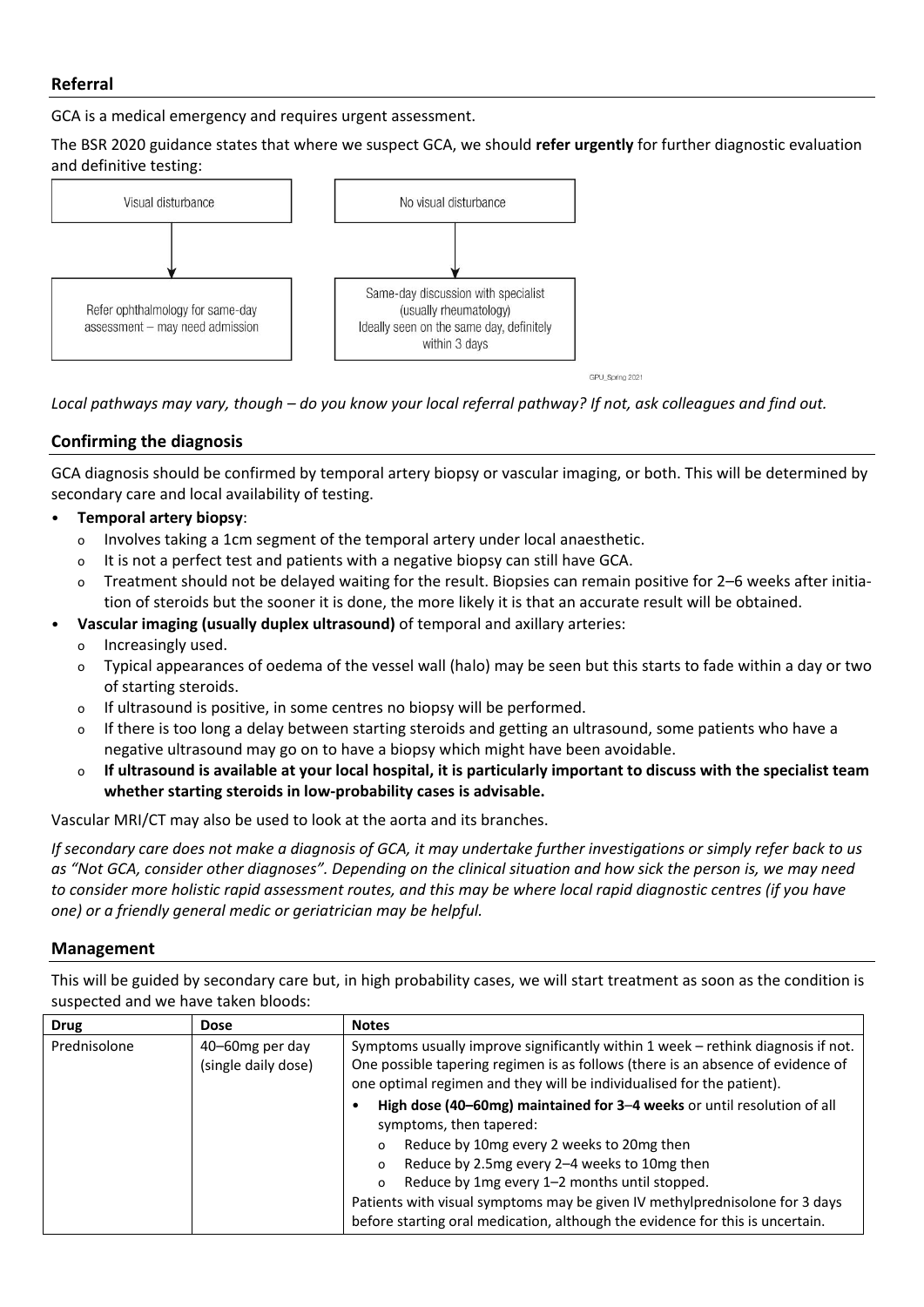| Proton pump inhibi-<br>tor                                                              | Standard dose                    | Consider whether gastroprotection is required based on age, comorbidities and<br>other medication. It is usual to offer gastroprotection for higher doses >20mg.                                                                                                                                                                                                                                         |
|-----------------------------------------------------------------------------------------|----------------------------------|----------------------------------------------------------------------------------------------------------------------------------------------------------------------------------------------------------------------------------------------------------------------------------------------------------------------------------------------------------------------------------------------------------|
| Bone protection:<br>usually a bisphos-<br>phonate + calci-<br>um/vitamin D if<br>needed | Standard dose for<br>preparation | These are very high doses of steroid and most patients are elderly, so it is very<br>likely they will need bone protection. See the Osteoporosis article for more<br>details. The rheumatologists may make a specific recommendation when the<br>patient is seen - whether we wait for a DXA scan result will depend on how long<br>they are taking in our area as bone loss occurs quickly on steroids. |

**Aspirin is no longer recommended** as an adjunctive treatment for GCA; there is an absence of evidence of its efficacy and it may increase risk of harms, e.g. gastrointestinal bleeding.

**All patients should receive a steroid card AND a steroid emergency card**, as per NPSA guidance, because of the risk of iatrogenic adrenal insufficiency (Clinical Medicine 2020;20 (4):371). Further information can be found in our article on *Adrenal insufficiency and Addison's disease.*

## **Follow-up and shared care**

Patients with GCA should remain under secondary care for the duration of their illness. They will be seen in secondary care regularly at first, and then less frequently.

Shared care arrangements exist in many areas, and primary care will be asked to support follow-up in the same way we do for other rheumatological conditions.

## **How often should people with GCA be seen?**

A follow-up schedule is proposed in the BSR 2020 guidance, and suggests that people with GCA should be seen by a clinician with appropriate expertise:

#### **Suggested follow-up schedule for GCA (BSR 2020)**

- Every 2–8 weeks for the first 6 months.
- Every 12 weeks for the second 6 months.
- Every 12–24 weeks for the second year.
- Additionally, as indicated by symptoms of relapse.

## **What should be done at follow-up visits?**

- Assess symptoms (of GCA and PMR both should be absent) and do a targeted physical examination.
- Discuss stage of tapering the aim is to taper steroids to zero over 12–18 months, providing there is no return of signs or symptoms, or a significant rise in inflammatory markers.
- Consider complications, e.g., diabetes, hypertension and osteoporosis.
- Ask about mood.
- Promote self-care to improve wellbeing, e.g. improving sleep quality, physical activity, weight management.
- Bloods for FBC, ESR and/or CRP (and consider blood glucose monitoring if relevant *– HbA1c and a post-prandial random glucose* may be more useful than fasting as prednisolone particularly impacts post-prandial glucose).
- Patients with large vessel involvement *may* require ongoing vascular imaging to monitor for the development of aneurysms, though the clinical and cost effectiveness of this is uncertain. This will be determined and organised in secondary care.

## **What symptoms may suggest relapse?**

| <b>Symptoms</b>                                                                                                                                              | <b>Action</b>                                                                                                                                                                                                                                  |
|--------------------------------------------------------------------------------------------------------------------------------------------------------------|------------------------------------------------------------------------------------------------------------------------------------------------------------------------------------------------------------------------------------------------|
| New visual loss or diplopia.                                                                                                                                 | Same-day assessment by ophthalmology.                                                                                                                                                                                                          |
| Return of headache symptoms.                                                                                                                                 | Return to previous higher prednisolone dose.                                                                                                                                                                                                   |
| Jaw or tongue claudication.                                                                                                                                  | Discuss with secondary care.<br>Consider returning to high-dose 40-60mg prednisolone<br>+/- glucocorticoid-sparing agents.                                                                                                                     |
| Weight loss, fever, night sweats, anaemia,<br>persistent raised ESR/CRP, new or recurrent<br>PMR symptom, limb claudication, abdominal<br>pain or back pain. | Consider GCA-related inflammation of aorta and/or its<br>proximal branches.<br>Discuss with secondary care - will require vascular imag-<br>ing and possible increase of prednisolone and/or addition<br>of glucocorticoid-sparing medication. |